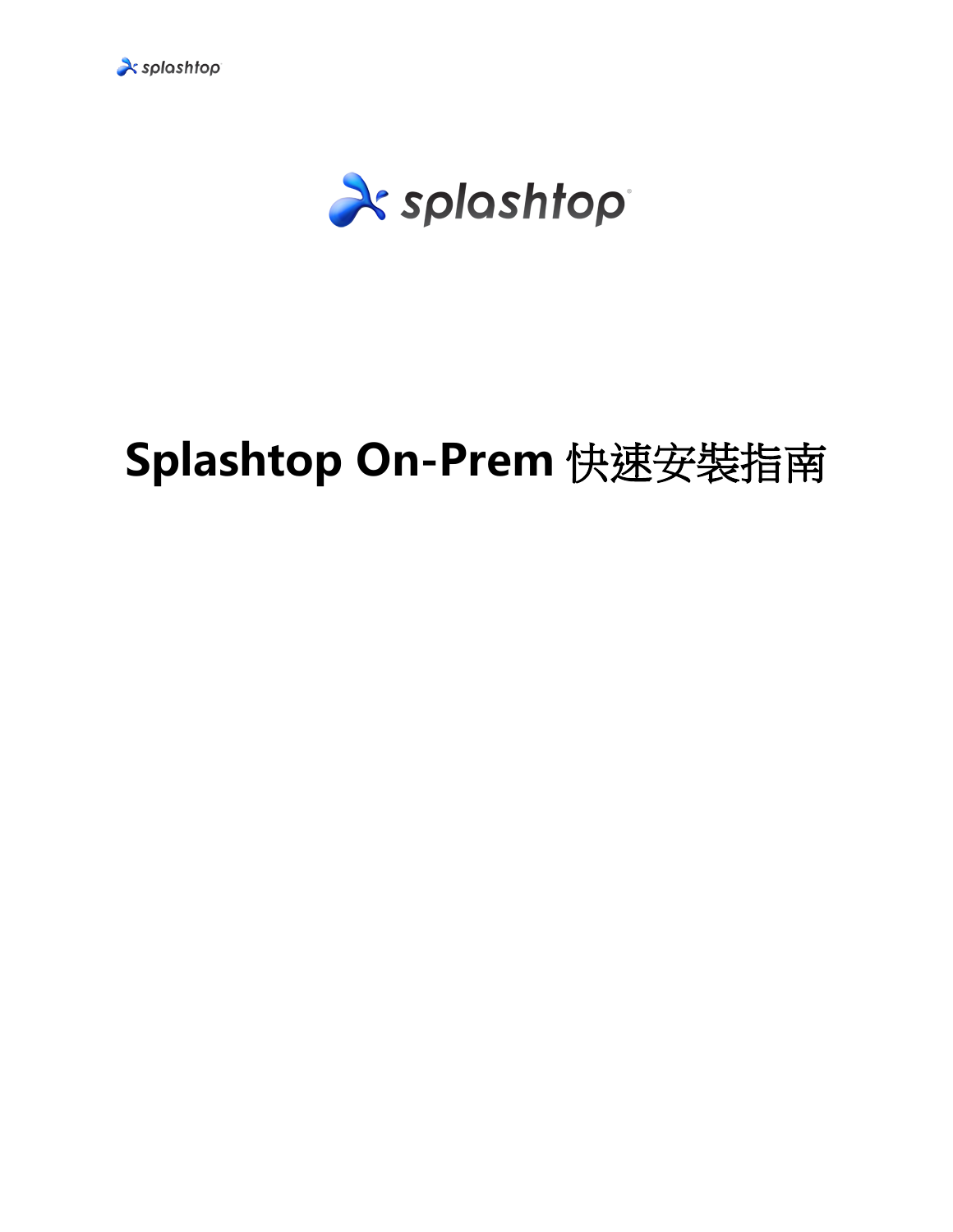**Splashtop** 本地部署版的特點為盡可能簡化部署步驟並方便配置滿足您全方位的使用場景需求, 請按照本指南完成安裝。

# 核心組件:

- **Splashtop Gateway**:包括服務後台,傳輸中繼(Relay),以及基於網頁的使用者和設備 管理功能(Web console)。它是認證,保護,加密連接使用者和設備的中央伺服器。它提 供了一個瀏覽器網頁控制台來配置(並展示)使用者和設備。Splashtop Gateway 安裝於 Windows 系統上。
- **Splashtop** 部署版 **app**:用於本地和運行 Splashtop Streamer 的遠端設備之間建立遠端連 線的程式。也稱作主動發起訪問連接的程式。
- **Splashtop Streamer**:需要在要被訪問的遠端設備上安裝並運行該軟體。也稱作被連接的程 式。它將音訊和影像資料傳輸到部署版 app。

# **X** splashtop on-prem



# 系統規格

本文詳細介紹了 Splashtop On-Prem 本地部署版的系統規格。

- Splashtop Gateway 伺服器規格
- On-Prem 應用程式設備的規格
- Streamer 設備的規格
- 網路規格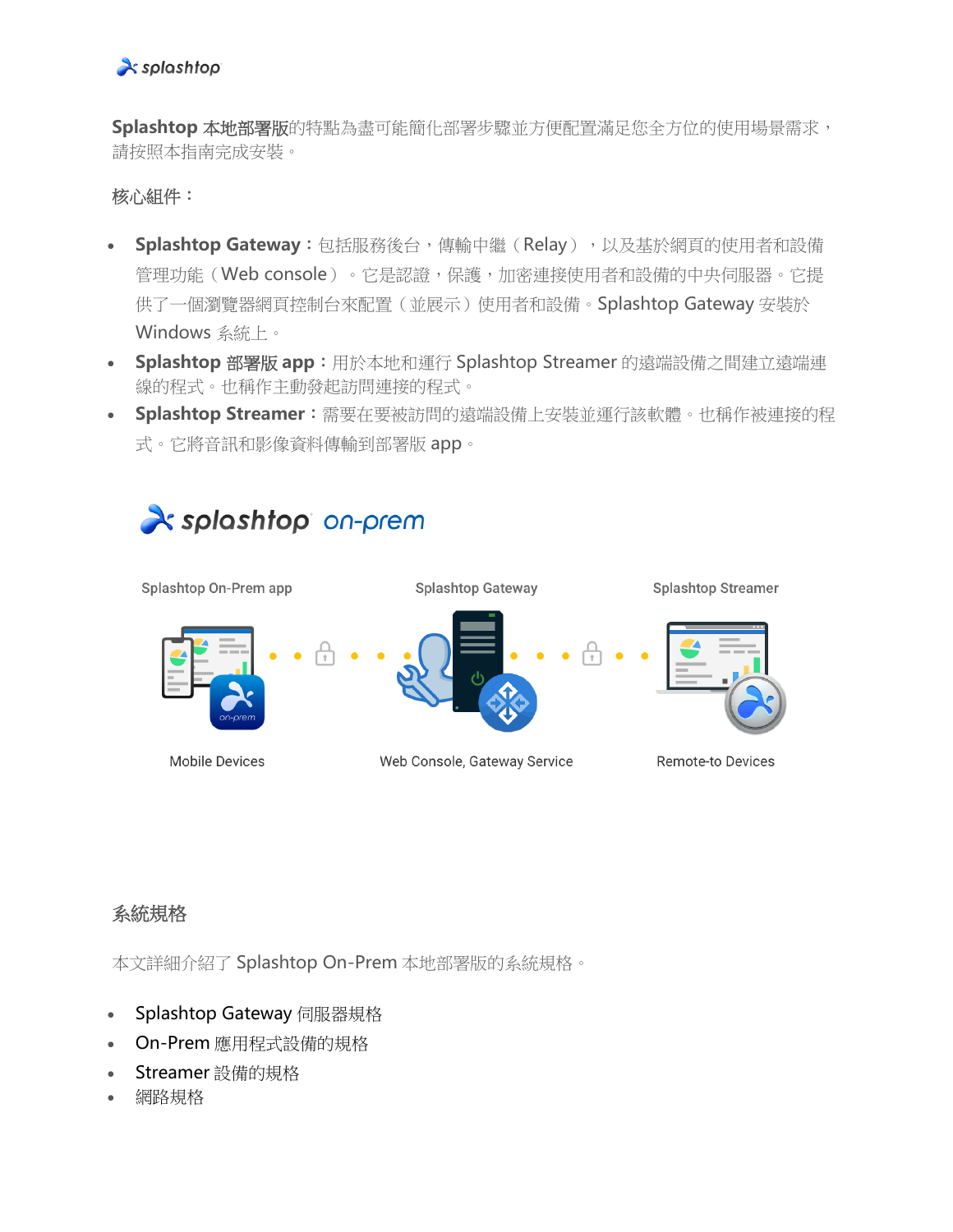

#### **Splashtop Gateway** 伺服器規格

- 作業系統(32/64 位元版本)
	- o Windows Server 2008 R2 (標準版,企業版,資料中心和 Web 版)
	- o Windows Server 2012, Windows Server 2012 R2
	- o Windows Server 2016
	- o Windows Server 2019
	- o Windows 8
	- o Windows 10
- 軟體
	- o 以管理者權限運行
- 最低硬體規格(少於 **100** 個同時連線數)
	- o 處理器:4 核,2.4GHz 或更高
	- o 記憶體:8 GB 或以上
	- o 硬碟:60GB 或以上
- 推薦的硬體規格(超過 **100** 個同時連線數)
	- o 處理器:8 核,2.4 GHz 或更高
	- o 記憶體:16GB 或以上
	- o 硬碟:80GB 或以上

#### 部署版應用程式設備規格

- **iPad** 或 **iPhone**
	- o iOS 12.x 或更高版本
- **Android**
	- o Android 4.0 或更高版本
	- o ARM 32/64, X86 處理器或 nVidia Tegra
- **Windows**
	- o Windows XP, Vista, 7、8 或 10
- **Mac**
	- o macOS 10.8 或更高版本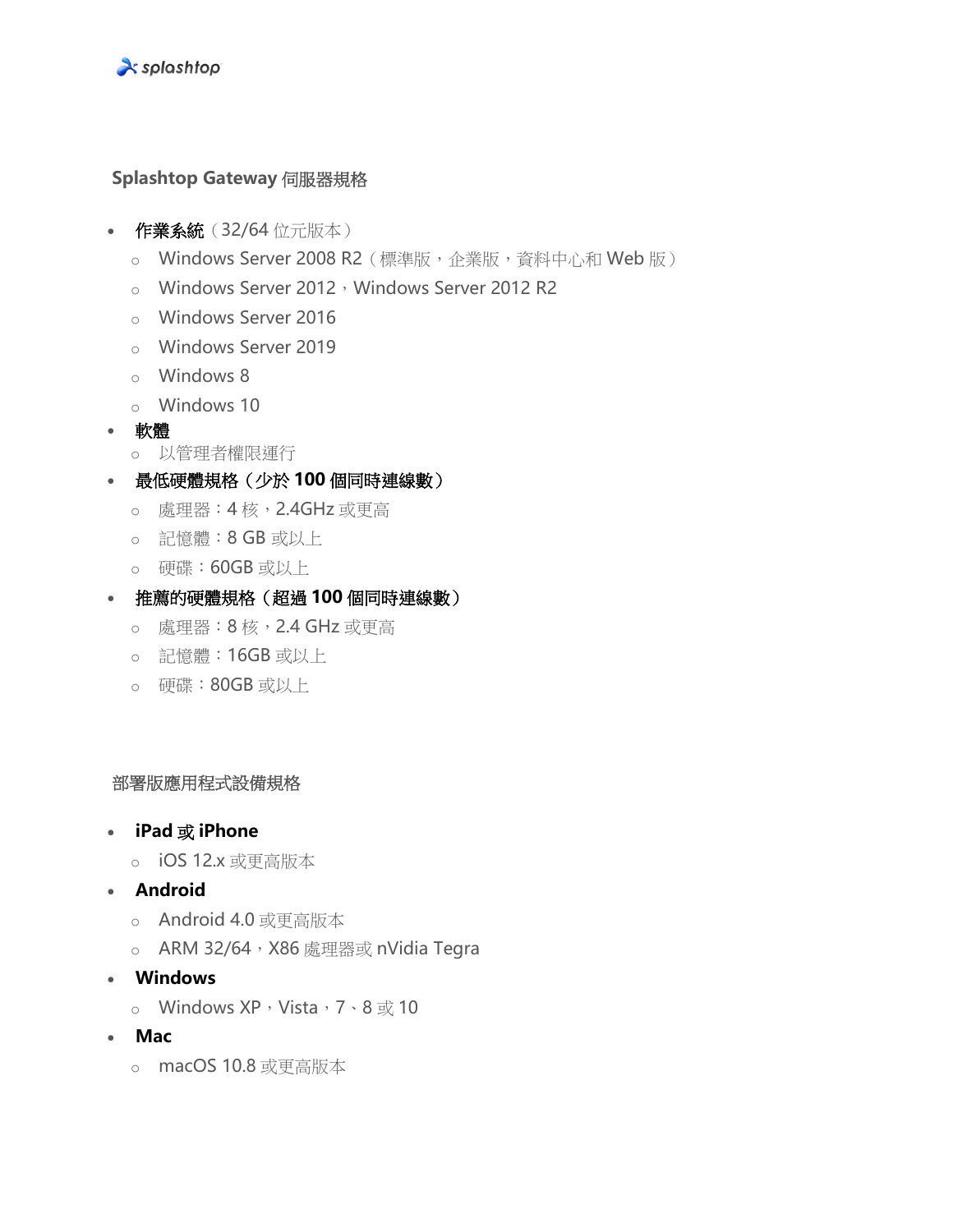

#### **Streamer** 設備規格

#### • 作業系統

- o Windows  $XP \cdot Vista \cdot 7 \cdot 8 \n\equiv 10$
- o Windows Server 2008 R2 或更高版本
- o Mac OS 10.8 或更高版本
- o Android 5.0 或更高版本
- o iOS 12.x 或更高版本(針對 SOS On-Prem)
- 硬體
	- o 處理器:1.6 GHz 或更快的雙核 CPU
	- o 記憶體:2 GB 或以上
	- o 網路連接

#### 網路規格

#### 基於 **Internet** 的遠端連線

Splashtop On-Prem 是一個本地部署解決方案,可以完全自託管在您的辦公室局域網上。但是 有時您需要從家裡或其他地方訪問辦公電腦,並且必須通過 Internet 建立連接。

要在 Splashtop On-Prem 中啟用基於 Internet 的遠端連線,可以使用以下選項來設置系統:

- 在 DMZ 網路中部署配置 Splashtop Gateway 伺服器
- 為 Splashtop Gateway 伺服器分配一個公共 IP 位址
- 設置從公共 IP 到分配給 Splashtop Gateway 伺服器的專用 IP 的埠轉發
- 在雲端託管 Splashtop Gateway 伺服器
- 在用戶端設備中安裝 VPN 應用程式

#### 埠

預設情況下, Splashtop Gateway 使用埠 443 與 Streamer 和用戶端設備進行通信,因此確保埠 443 不被您的網路防火牆或 OS 防火牆阻止, 也不被其他應用程式佔用是很重要的。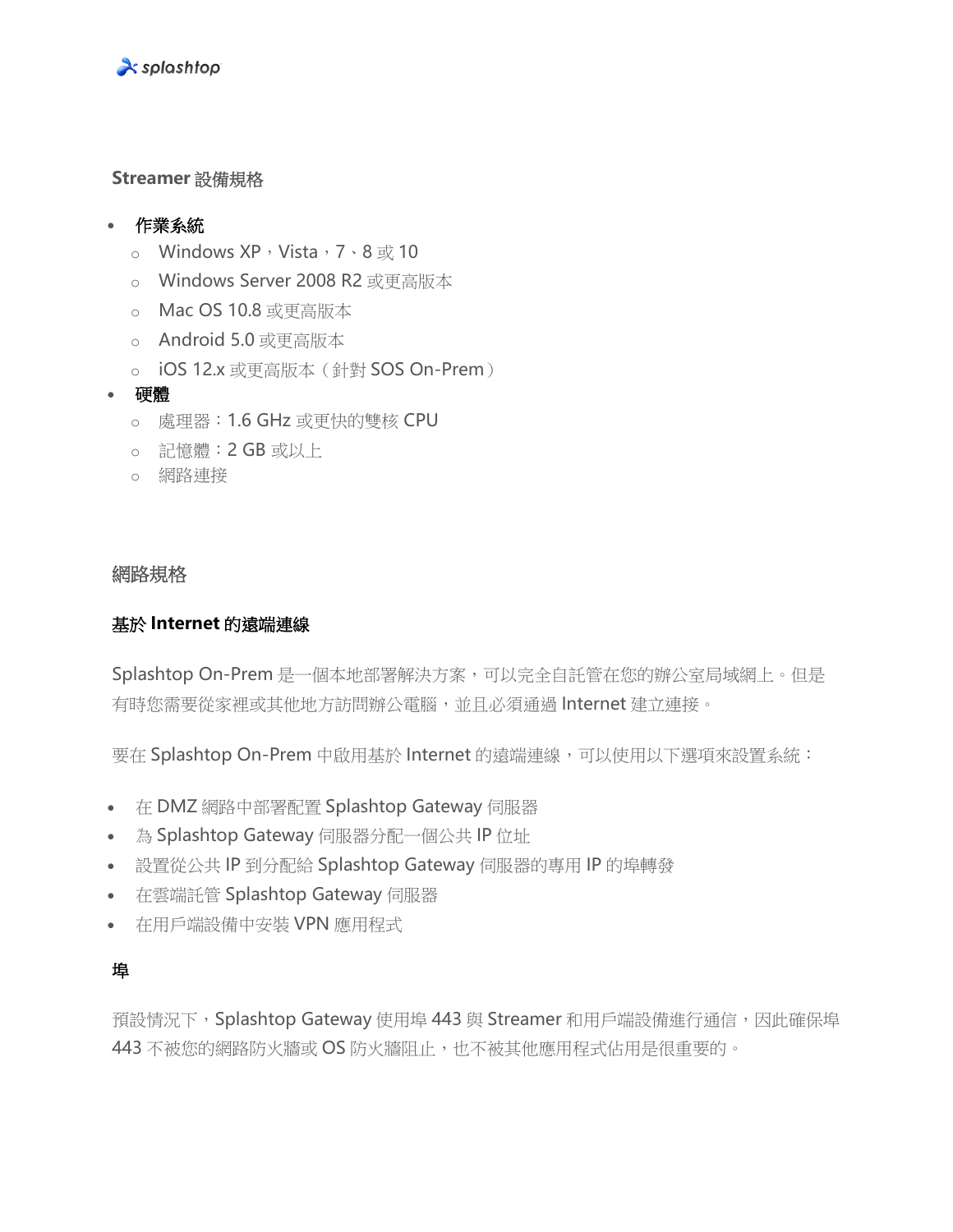#### $\lambda$  splashtop

- 1. 如果需要跨防火牆遠端連線,請為 Splashtop Gateway 準備一個公有 IP 位址,或在防火牆中 設置從公有 IP 到私有 IP 的埠映射。
- 2. **443** 埠是保證 **Splashtop Gateway** 伺服器的入站**/**出站通信的唯一必要埠,請確保 **443** 埠不 被其他應用服務佔用。
- 3. 下面的埠號是 Splashtop Gateway 的本地埠,入站/出站通信連接不需要這些埠號,但請確保 不被 Gateway 伺服器本上的其他服務佔用。否則會導致 Gateway 伺服器工作不正常。
- 埠號:7080
- 埠號:5432
- 埠號:7080
- 埠號:7081

#### 部署安裝步驟:

啟動和運行 Splashtop 軟體的基本步驟通常如下所示。前五個步驟應由您(團隊所有者或管理者) 完成,其餘兩個步驟應由普通成員執行。

- 1. 團隊所有者在公司網路上設置 Splashtop Gateway。
- 2. 團隊所有者根據需要對電腦進行分組,並相應地設置權限。
- 3. 團隊所有者創建使用者帳戶
- 4. 團隊所有者通知用戶已將其添加到 Splashtop Gateway,並向他們提供已創建的憑證,例如 啟動碼和密碼。
- 5. 團隊所有者或管理者將 Streamer 安裝並部署在可供用戶遠端存取的所有目的電腦上。
- 6. 用戶通過 Splashtop Gateway 網頁控制台將 Splashtop On-Prem 部署版用戶端應用下載到 他/她的設備上進行安裝。
- 7. 用戶啟動 Splashtop On-Prem 部署版 app,輸入 Splashtop Gateway 的網路位址,由團隊 所有者或管理者指定的帳戶名和密碼進行登錄。(可登陸後自行修改)然後,用戶可以與企業環 境中的電腦建立安全的遠端連線。

Splashtop Gateway 和 Splashtop Steamer 可以安裝在同一台 Windows 伺服器上。實際上, 這是一個推薦的用法,因為在團隊所有者需要配置 Splashtop Gateway 設置或重新開機 Splashtop Gateway 服務的情況下,可以直接遠端存取此伺服器進行操作。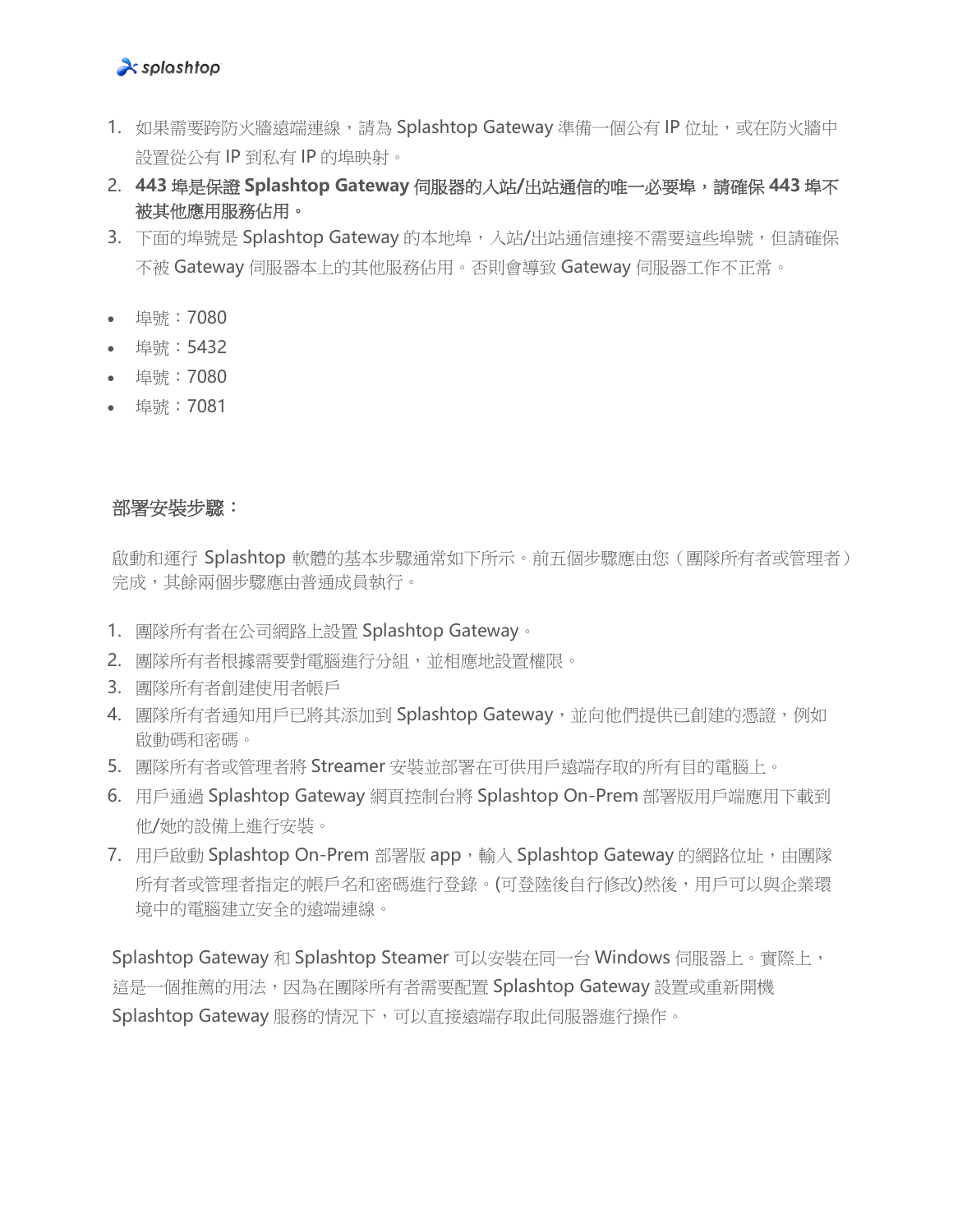

# 安裝 **Splashtop Gateway**

1. 下載程式,然後按兩下 MSI 檔以通過 Windows 安裝嚮導開始安裝。



2. 安裝完成後,進入 Windows 啟動功能表,可以看到被創建的3個啟動功能表快捷方式。 按一下啟動 Splashtop Gateway Web 入口, 從默認瀏覽器打開 Gateway Web 控制台。 (推薦穀歌瀏覽器)

注意:我們強烈建議您使用基於 **Chromium** 的瀏覽器來使用您的 Splashtop Gateway 網頁控制 台。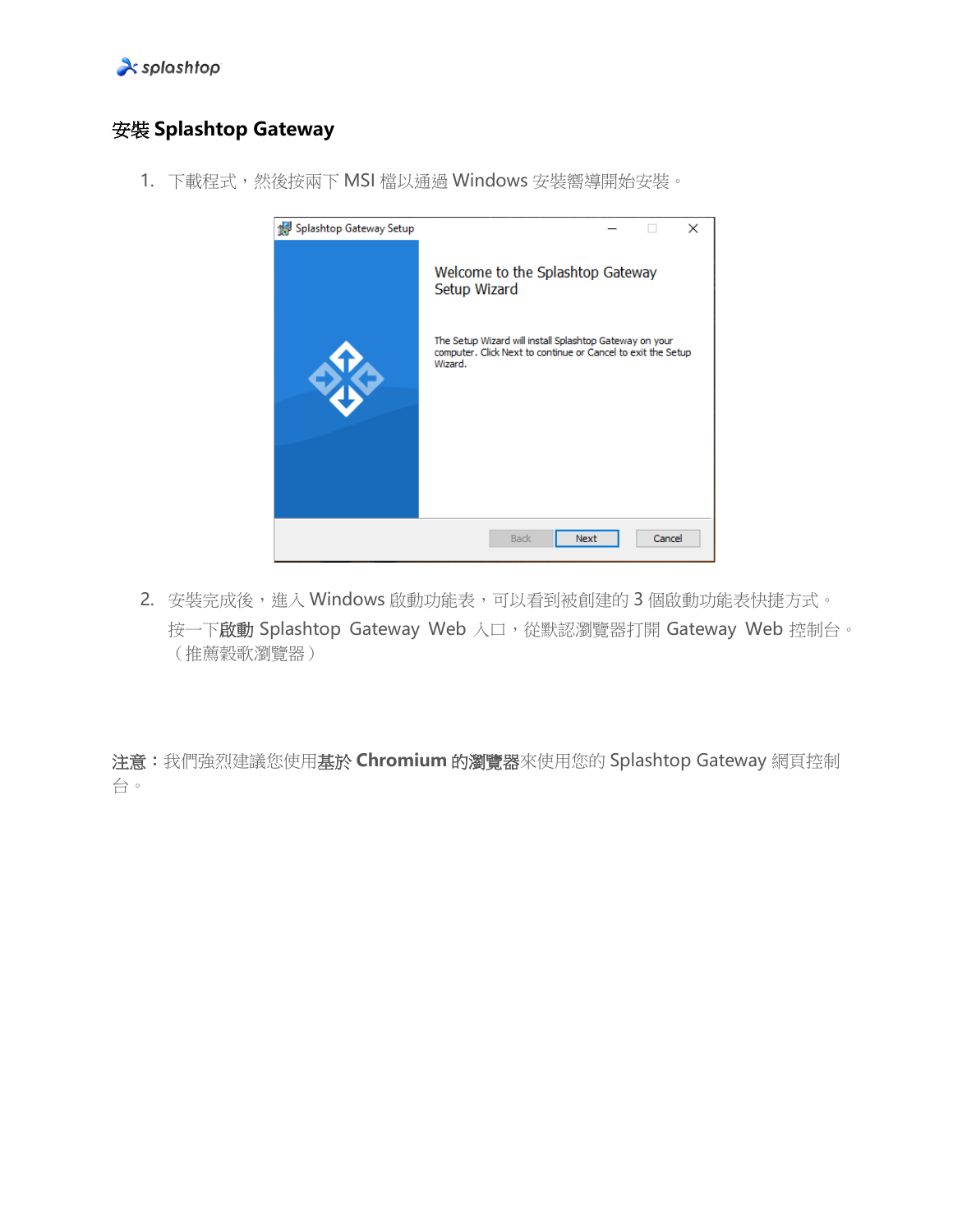

# **Splashtop Gateway** 開箱體驗設置

1. 首次從瀏覽器啟動網頁控制台,將顯示包含服務條款的開箱體驗設置過程。按一下下一步繼續。



2. 設置您的 Splashtop Gateway 資料庫管理和訪問密碼。在此步驟中,請等待大約 30 秒的資 料庫初始化時間。

注意:請寫下您的 Splashtop Gateway 資料庫密碼並保存在安全的地方,因為之後 Gateway 將 不提供可以更改資料庫密碼的其他方法。

| $\lambda$ splashtop                                                                                  |                                      |                |               |
|------------------------------------------------------------------------------------------------------|--------------------------------------|----------------|---------------|
| 2 ToS<br>Welcome                                                                                     | 3 Database Setting                   | 4 Team Setting | <b>6</b> Done |
| Please specify the password of Database Admin to bootstrap the database system:                      | Database admin password *<br>        |                |               |
| <b>DB Admin Password</b><br><b>Confirm DB Admin Password</b>                                         | Database admin password "<br>        |                |               |
| Please specify the password of Database role onpremise_support to access Splashtop On-Prem Database: | Database new role password *         |                |               |
| Password<br><b>Confirm Password</b>                                                                  | <br>Database new role password "<br> |                |               |
|                                                                                                      |                                      |                |               |
|                                                                                                      |                                      |                |               |
|                                                                                                      |                                      |                |               |
|                                                                                                      |                                      |                |               |
|                                                                                                      |                                      | Cancel<br>Next |               |

3. 通過填寫團隊所有者的電子郵件帳戶和密碼來創建您的第一個團隊,從而完成初始化設置。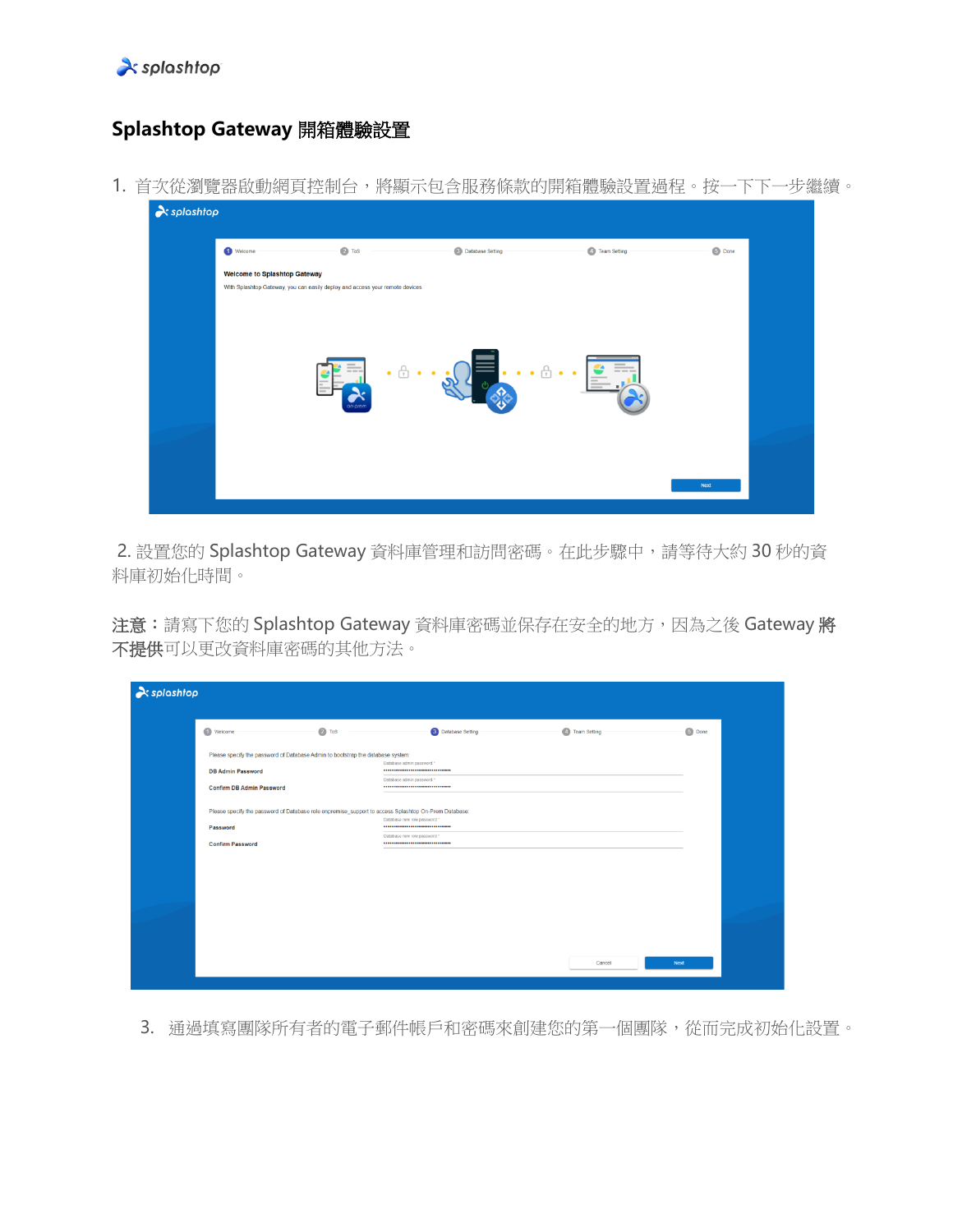

| $\lambda$ splashtop     |         |                           |                       |               |
|-------------------------|---------|---------------------------|-----------------------|---------------|
| <b>I</b> Welcome        | $2$ ToS | <b>3</b> Database Setting | <b>4</b> Team Setting | <b>5</b> Done |
| <b>Team Name</b>        |         | Team name*                |                       |               |
| <b>Team Owner</b>       |         | user@example.com *        |                       |               |
| Password                |         | Password, minimum 6 *     |                       |               |
| <b>Confirm Password</b> |         | Password, minimum 6 *     |                       |               |
|                         |         |                           |                       |               |
|                         |         |                           |                       |               |
|                         |         |                           |                       |               |
|                         |         |                           |                       |               |
|                         |         |                           |                       |               |
|                         |         |                           |                       |               |
|                         |         |                           |                       |               |
|                         |         |                           |                       |               |
|                         |         |                           |                       | Next          |

4. 開箱體驗設置完成後,使用剛剛創建的憑據登錄到 Splashtop Gateway 網頁控制台。您 需要提供您購買的許可證線上或離線啟動您的 Splashtop Gateway。(見第 4 節)

|            | $\lambda$ splashtop | ☆ System |                                                                                          |
|------------|---------------------|----------|------------------------------------------------------------------------------------------|
|            |                     |          | No license or license has expired!                                                       |
| License    |                     |          |                                                                                          |
| 999        | Maintenance         |          | License                                                                                  |
| $\equiv$   | License             |          | 1. Online Mode: easy to import, activate, and remove. Requires internet access.          |
| $^{\circ}$ | About               |          | 2. Offline Mode: an activation file to activate the license for no internet environment. |
|            |                     |          | <b>Activate Online License</b><br><b>Activate Offline License</b>                        |

5. 啟動 Splashtop On-Prem 本地部署版時,請點擊導航標籤: 系統-網路 以檢查您的乙太 網/無線 IP 位址和埠號,如下麵的螢幕截圖所示。在此頁面中顯示的 IP 位址是 **Splashtop Gateway** 的網路位址,當您登錄 **Splashtop** 部署版 **app** 和 **Splashtop Streamer** 時,它將與您的埠號(默認為 **443** )一起填寫進去。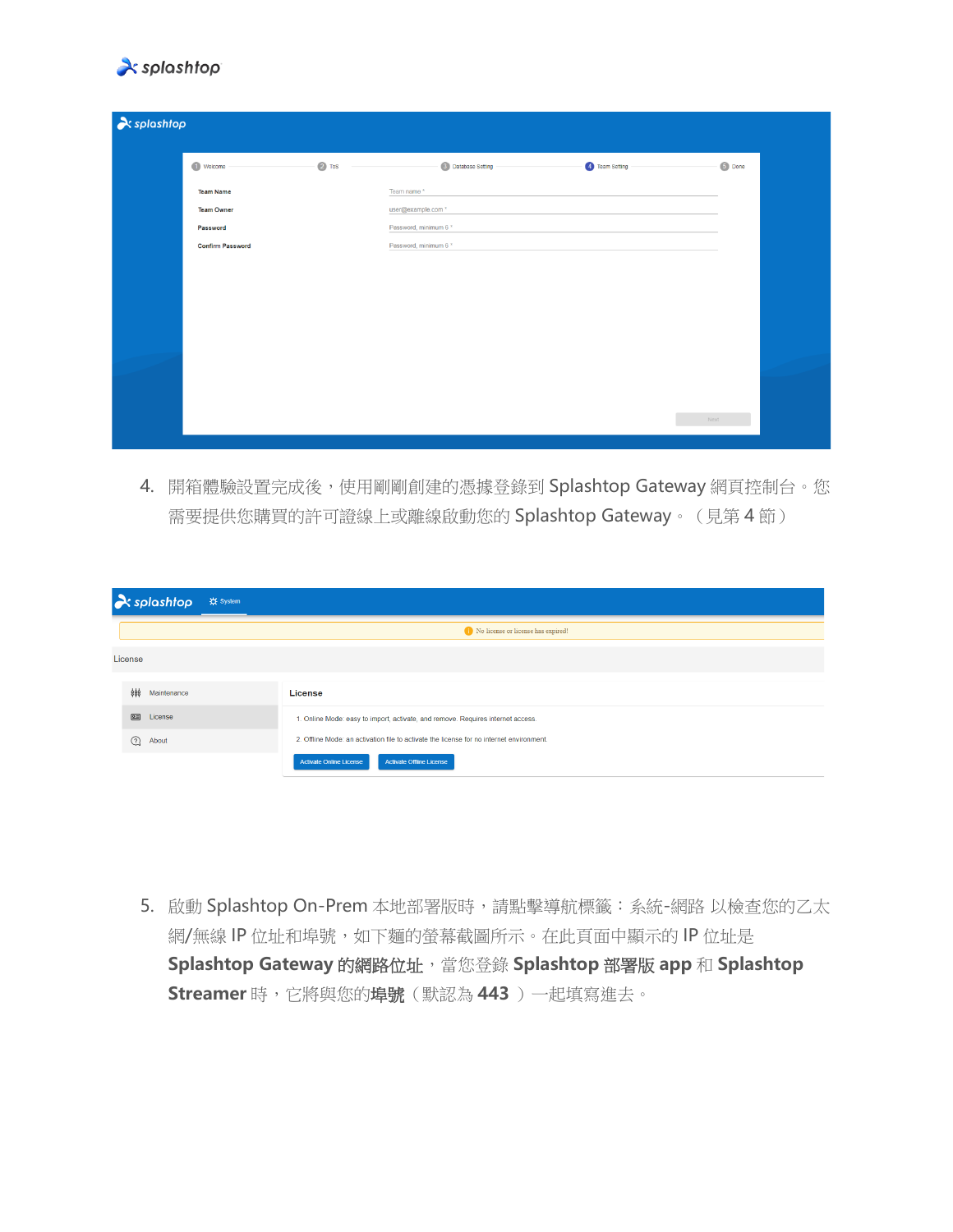

|                |                            |    |                    | → splashtop □ Computers □ Devices 三 Logs 88 Management → Downloads ※ System |     |                |                    |
|----------------|----------------------------|----|--------------------|-----------------------------------------------------------------------------|-----|----------------|--------------------|
|                | <b>System Network</b>      |    |                    |                                                                             |     |                |                    |
|                | $\mathsf{B} \equiv$ Status |    | <b>IP and Port</b> |                                                                             |     |                |                    |
| cool           | Network                    | IP |                    |                                                                             |     | 192.168.56.1   |                    |
| $^{\circledR}$ | Security                   |    |                    |                                                                             |     | 192.168.70.175 |                    |
| △              | Notification               |    | Port               |                                                                             | 443 |                | <b>Change Port</b> |
| $\odot$        | About                      |    |                    |                                                                             |     |                |                    |

### 啟動 **Splashtop Gateway**

Splashtop Gateway 必須通過 Splashtop 本部或其代理分銷商頒發的有效許可證啟動。

使用團隊所有者帳戶登錄 https:// {qatewayaddress} , 瀏覽系統>許可證頁面導入啟動碼。

Copyright © 2010 - 2019 Splashtop Inc. v1.0.3 (Build: 4c03dc0-2019-05-06 16:21:05)

#### 注意:

- Splashtop Gateway 支援線上和離線 2 種許可證啟動模式。
- 線上啟動:需要能訪問網際網路,一旦啟動後便可以將 Gateway 暫時移至離線環境。
- 離線啟動:按一下保存下載啟動 ID 並將其發送給我們[的技術支援。](https://support-splashtoponprem.splashtop.com/hc/zh-cn/articles/%20support-onprem@splashtop.com)離線許可證將第一時間給 您發送回去進行啟動。請按照網頁控制台上的說明進行操作。(請參閱下圖)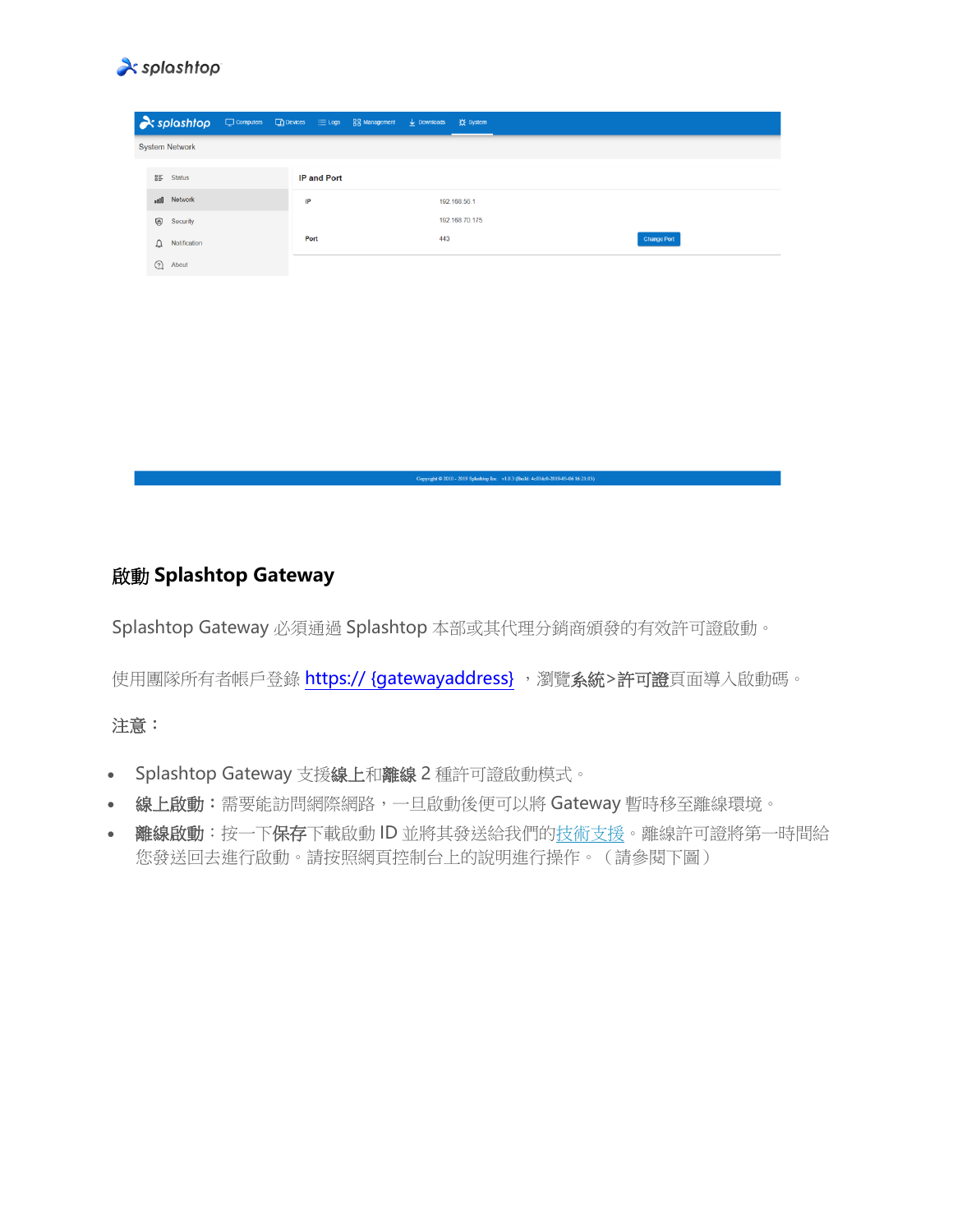

| $\lambda$ splashtop    | <b>☆</b> System |                                                                                 | A test@splashtop.com |
|------------------------|-----------------|---------------------------------------------------------------------------------|----------------------|
|                        |                 | A No license or license has expired!                                            |                      |
| License                |                 |                                                                                 |                      |
| 999<br>Maintenance     |                 | <b>Import Offline License Activation File</b>                                   |                      |
| $\boxed{2}$<br>License |                 | A Note: New offline license activation file will overwrite current license list |                      |
| $\odot$<br>About       |                 | 1. Press the save button to save the Activation ID to a file save               |                      |
|                        |                 | 2. Send the saved file to Splashtop Support to get your offline activation file |                      |
|                        |                 | 3. Import the offline activation file to activate the offline license           |                      |
|                        |                 | Open<br><b>Activation File</b>                                                  |                      |
|                        |                 | Import                                                                          |                      |
|                        |                 | Back                                                                            |                      |

# 部署 **Splashtop Streamer**

下面的說明以 Windows 上的 Splashtop Streamer 部署為例,有關更多部署資訊,請參閱[與部](https://support-splashtoponprem.splashtop.com/hc/zh-cn/sections/900000065326-Deployment) [署有](https://support-splashtoponprem.splashtop.com/hc/zh-cn/sections/900000065326-Deployment)關的支持文章。

一台需要被連接的電腦必須安裝 Splashtop Streamer。這可以通過 3 個簡單步驟實現。

1.請打開 Splashtop Gateway 網頁控制台>*管理>部署。*按一下 +添加部署套件按鈕以創建新的 部署套件。一個部署套件包含了一個由您配置好參數屬性的 Streamer 和與其對應唯一的 12 位部 署碼。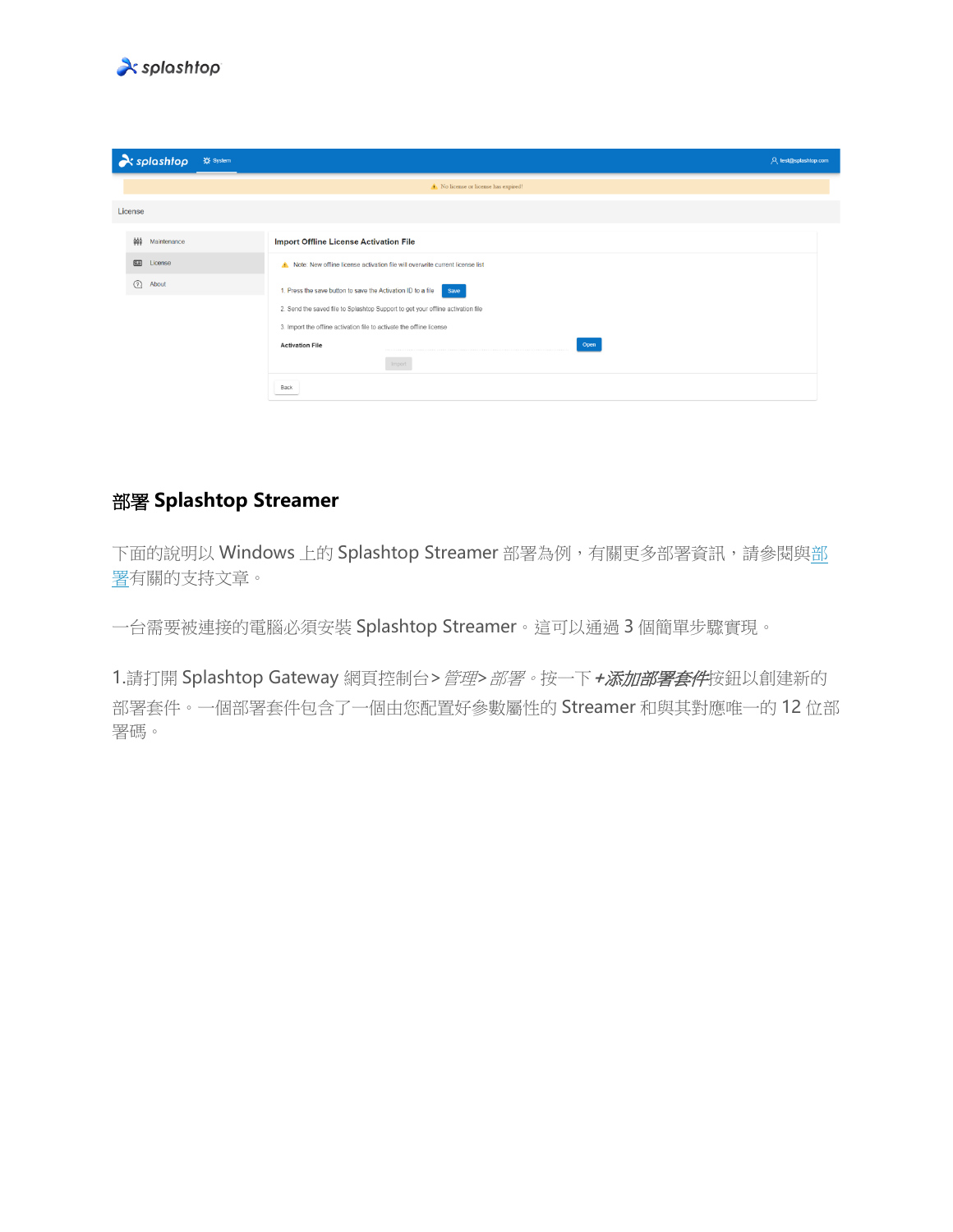

| $\lambda$ splashtop                                                                                                                                                                             | $\Box$ Computers | $\Box$ Devices | $\equiv$ Logs<br><b>RR</b> Management                                                                                                                                                                                                | $\downarrow$ Downloads | <b>议 System</b> | A caleb.ding@splashtop.com |  |  |  |
|-------------------------------------------------------------------------------------------------------------------------------------------------------------------------------------------------|------------------|----------------|--------------------------------------------------------------------------------------------------------------------------------------------------------------------------------------------------------------------------------------|------------------------|-----------------|----------------------------|--|--|--|
| <b>Manage Deployments</b>                                                                                                                                                                       |                  |                |                                                                                                                                                                                                                                      |                        |                 |                            |  |  |  |
| 1. Click on "Add Deployment" button to create a new package.<br>3. After your users run the installer and enter the code, their computers will show up in your computer list.<br>Add Deployment |                  |                | Easily deploy streamers to the computers you want to remotely access<br>2. Click on "Deploy" button to share the deployment package as a link. You also have the option of downloading the actual installer and sending it yourself. |                        |                 |                            |  |  |  |
| Deployment Name 个<br><b>Computer Naming Rule</b><br><b>Deployment Code</b><br><b>Date of Creation</b><br><b>Deploy</b>                                                                          |                  |                |                                                                                                                                                                                                                                      |                        |                 |                            |  |  |  |
|                                                                                                                                                                                                 |                  |                |                                                                                                                                                                                                                                      |                        |                 |                            |  |  |  |

Copyright © 2010 - 2019 Splashtop Inc. v1.0.1 (Build: f336f4c-2019-04-19 18:19:16)

2.在剛創建的部署套件欄右側點擊部署。

3. 請您的用戶安裝 Streamer 。您可以將部署套件連結發送給您的使用者。通過連結,您的使用 者可以下載 Streamer 安裝程式並運行檔。您也可以將 Streamer 安裝程式檔直接發送給使用者 (通過雲端硬碟,電子郵件附件等)。

4.當 **Splashtop Streamer** 完成安裝後,用戶可以輸入帶有默認埠號 **443** 的 **Splashtop Gateway** 伺服器的 IP 地址,以及從團隊所有者或管理者獲得的部署碼來登錄。沒有以上資訊的 使用者需要向其 IT 部門尋求幫助。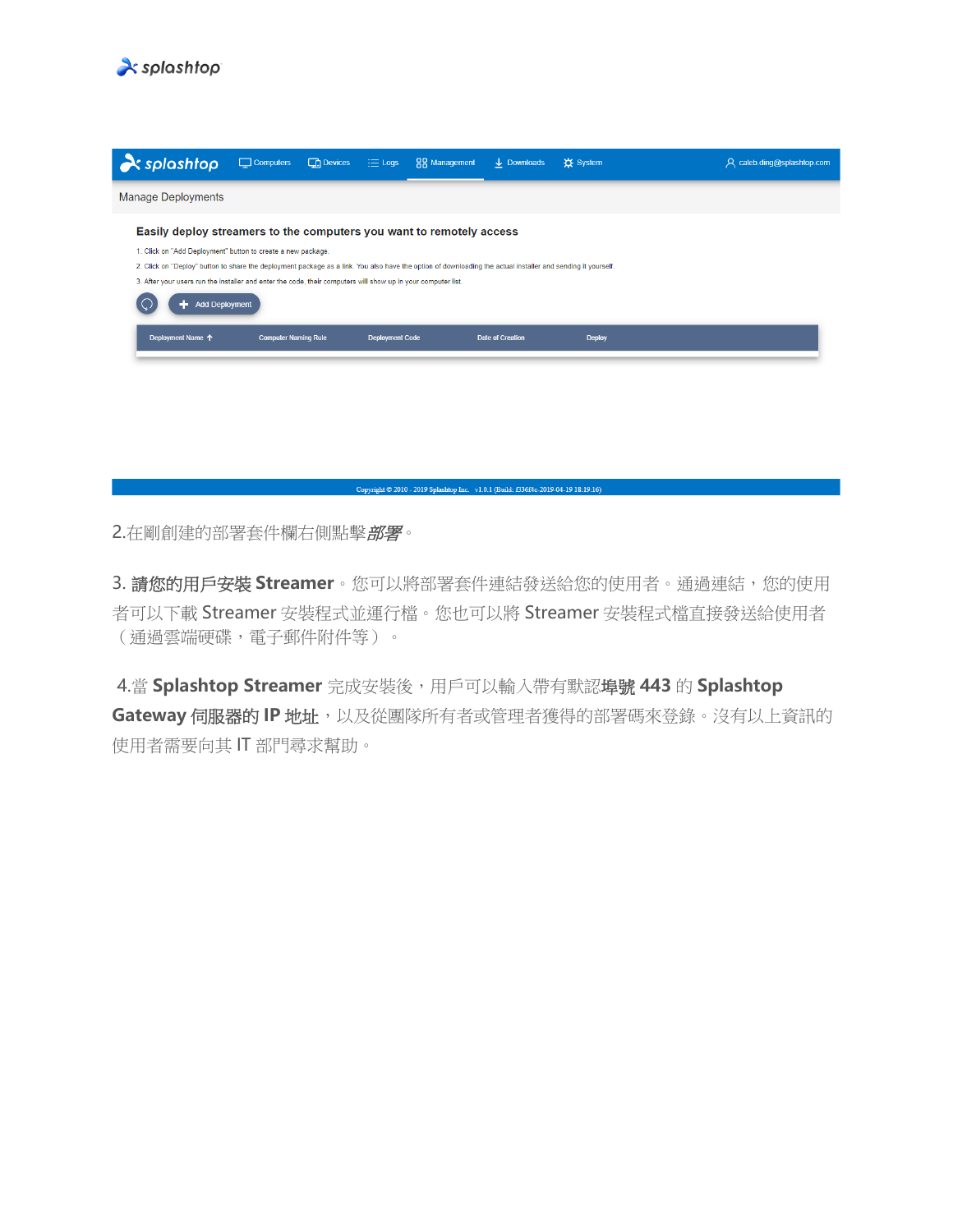



#### 創建用戶帳號

1. 創建遠端支援/遠端存取用戶

團隊所有者或團隊管理者通過創建使用者的方式,對 Splashtop On-Prem 所有的用戶進行集中 管理。

2. 登入 Splashtop Gateway 網頁控制台>管理>用戶。按+添加使用者按鈕創建一個新使用 者。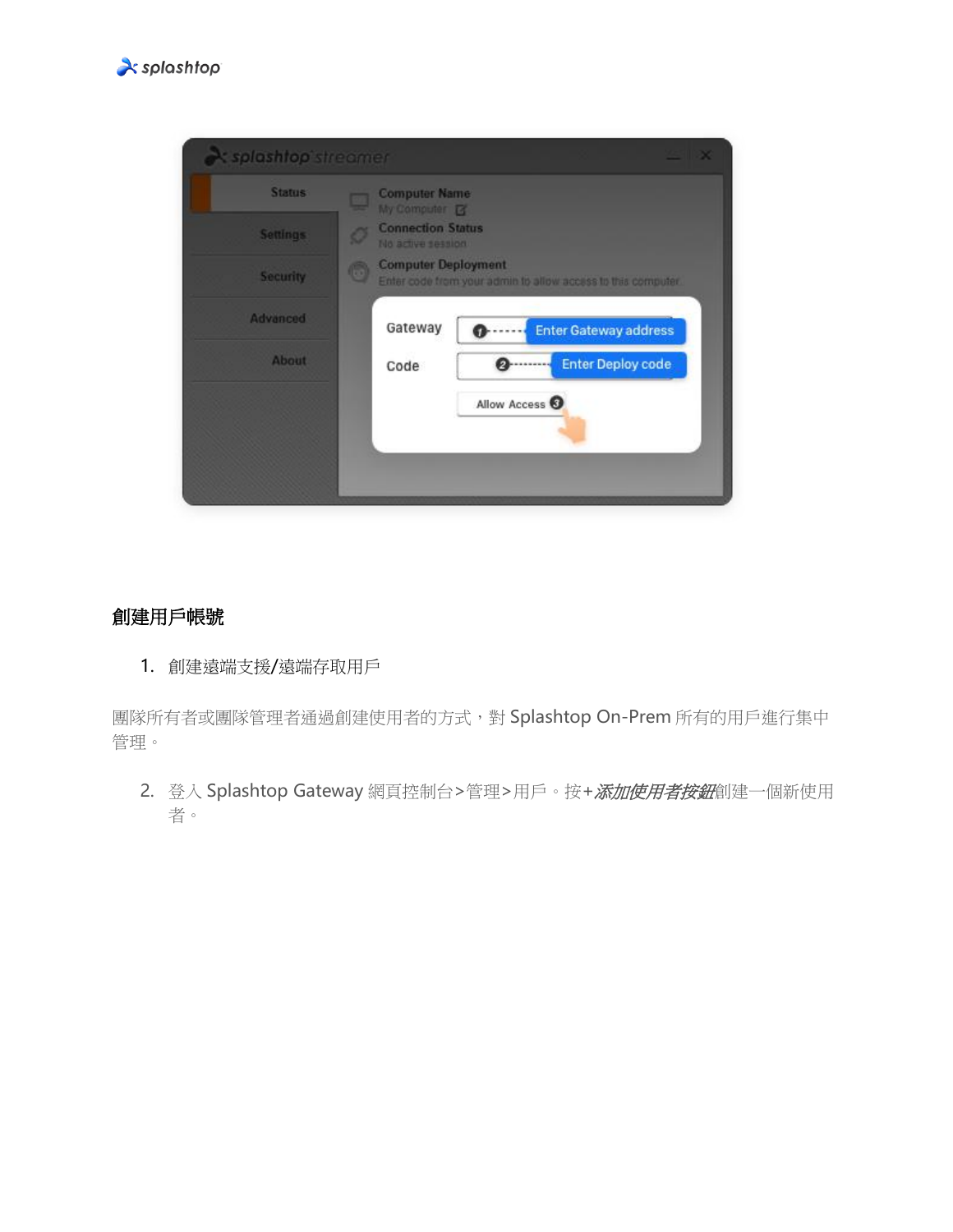

| $\lambda$ splashtop                                                                                                           | $\Box$ Computers | $\Box$ Devices | $\equiv$ Logs | <b>AR</b> Management | $\downarrow$ Downloads          | <b>炎</b> System                                               | A caleb.ding@splashtop.com |
|-------------------------------------------------------------------------------------------------------------------------------|------------------|----------------|---------------|----------------------|---------------------------------|---------------------------------------------------------------|----------------------------|
| <b>Manage Users</b>                                                                                                           |                  |                |               |                      |                                 |                                                               |                            |
| Add User                                                                                                                      |                  |                |               |                      | User Choice<br><b>All Users</b> | Group Choice<br><b>All Groups</b><br>$\overline{\phantom{a}}$ | Q Search                   |
| Default Group 1<br>* Assign access permissions for a user or user group. Click on "Access permission" under the context menu. |                  |                |               |                      |                                 |                                                               | $\checkmark$               |

Copyright © 2010 - 2019 Splashtop Inc. v1.0.1 (Build: f336f4c-2019-04-19 18:19:16)

3. 團隊所有者或團隊管理者在用戶創建過程中設置用戶角色和所屬組。

| x splashtop               | $\Box$ Computers | <b>Devices</b>          | $\equiv$ Logs         | <b>88 Management</b>  | ලි sos                                              | $\downarrow$ Downloads        | <b>※</b> System          |  |  |  |
|---------------------------|------------------|-------------------------|-----------------------|-----------------------|-----------------------------------------------------|-------------------------------|--------------------------|--|--|--|
| <b>Add User</b>           |                  |                         |                       |                       |                                                     |                               |                          |  |  |  |
|                           | <b>Account</b>   |                         |                       | user@example.com *    |                                                     |                               |                          |  |  |  |
| <b>General Settings</b>   |                  | Password                |                       |                       | Password, minimum 6 *                               |                               |                          |  |  |  |
|                           |                  | <b>Confirm Password</b> |                       | Password, minimum 6 * |                                                     |                               |                          |  |  |  |
|                           |                  |                         |                       |                       | Request to change password when next login          |                               |                          |  |  |  |
|                           |                  |                         | <b>Status</b>         |                       |                                                     | <b>Z</b> Enable User          |                          |  |  |  |
| <b>Unattended support</b> |                  | Group                   |                       |                       | Group Choice<br><b>Default Group</b><br>Role Choice |                               | $\overline{\phantom{a}}$ |  |  |  |
|                           |                  | Role                    |                       |                       | Member<br>$\checkmark$                              |                               |                          |  |  |  |
| <b>Attended support</b>   |                  |                         | <b>SOS Technician</b> |                       |                                                     | Enable SOS/On-Demmand support |                          |  |  |  |
|                           |                  | Add                     | Cancel                |                       |                                                     |                               |                          |  |  |  |

4. 在點擊齒輪按鈕後彈出的下拉式功能表中按一下存取權限,團隊所有者或團隊管理者可以 將用戶存取權限分配給特定的設備或組。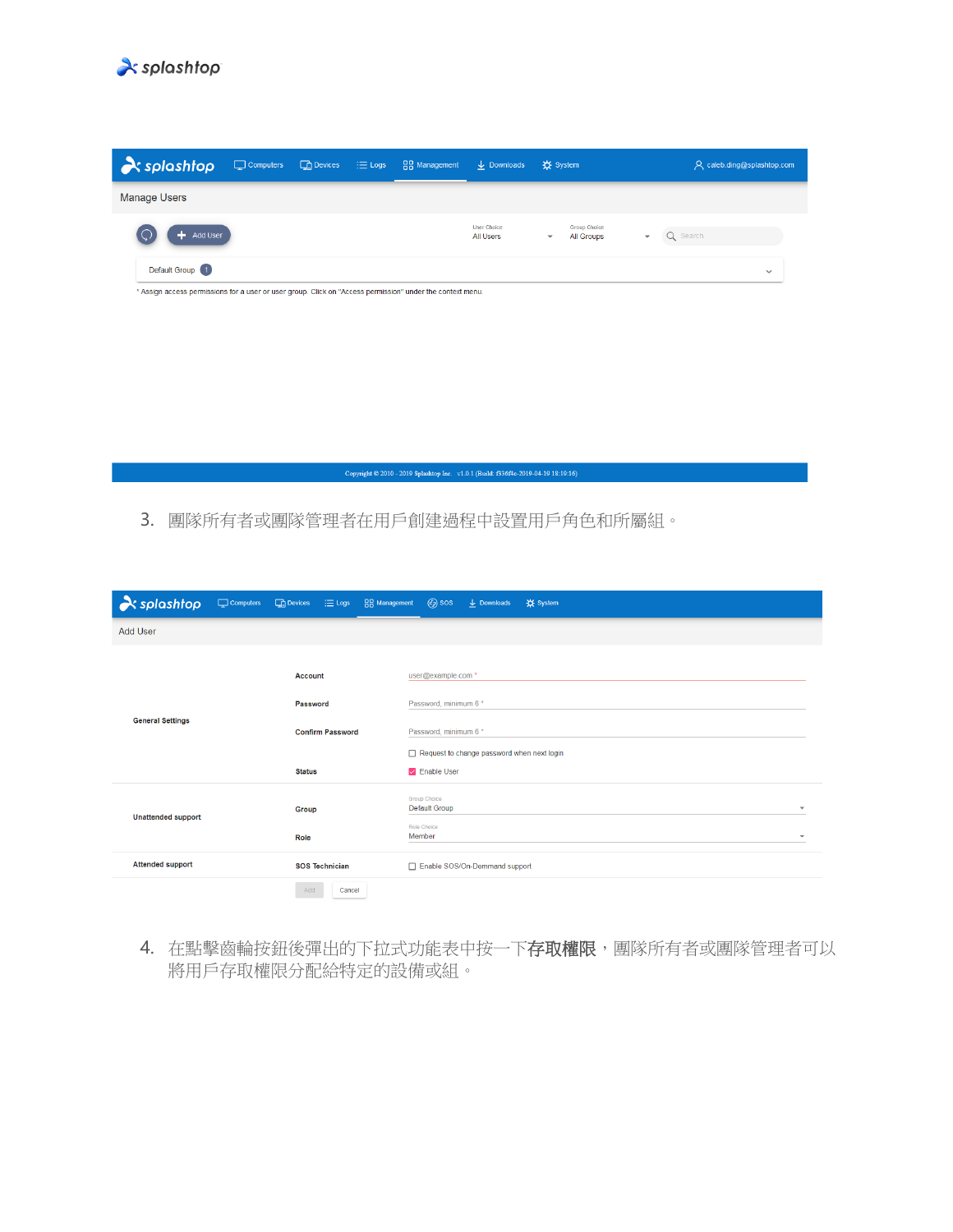

| $\lambda$ splashtop                                                                                                                                       | $\Box$ Computers | <b>Devices</b>           | $\equiv$ Logs | <b>吕</b> Management | $\downarrow$ Downloads | <b>※</b> System          |                   | Assign user group   | ding@splashtop.com      |
|-----------------------------------------------------------------------------------------------------------------------------------------------------------|------------------|--------------------------|---------------|---------------------|------------------------|--------------------------|-------------------|---------------------|-------------------------|
| <b>Manage Users</b>                                                                                                                                       |                  |                          |               |                     |                        |                          |                   | Access permission   |                         |
| ٠                                                                                                                                                         |                  |                          |               |                     | User Choice            |                          | Group Choice      | Change role         |                         |
| Add User                                                                                                                                                  |                  |                          |               |                     | <b>All Users</b>       | $\overline{\phantom{a}}$ | <b>All Groups</b> | Change display name |                         |
| Default Group 2                                                                                                                                           |                  |                          |               |                     |                        |                          |                   | Reset password      | $\widehat{\phantom{a}}$ |
| Role <sup>+</sup>                                                                                                                                         |                  | <b>Splashtop Account</b> |               | <b>Display Name</b> | <b>Status</b>          |                          |                   | Disable user        |                         |
| 모<br>Member                                                                                                                                               |                  | test@splashtop.com       |               |                     |                        | Enabled                  |                   | Delete user<br>ಭ್ರ  |                         |
| Owner                                                                                                                                                     |                  | caleb.ding@splashtop.com |               |                     |                        | Enabled                  |                   | දුරි}               |                         |
| $-\circ$<br>Test Group 0<br>$\overline{\ }$<br>* Assign access permissions for a user or user group. Click on "Access permission" under the context menu. |                  |                          |               |                     |                        |                          |                   |                     | $\checkmark$            |

 $\mbox{Copyright} \otimes 2010\mbox{ -} 2019\mbox{ Splashtop Inc. } v1.0.1\mbox{ (Build: f336f4c-2019-04-19\mbox{ 18:19:16)}}$ 

# 創建附加的有人值守技術支援**/ SOS** 功能的用戶(**\***基於訂閱)

1. 團隊所有者或管理者可以從使用者創建頁面或使用者的屬性下拉式功能表中啟用該使用者 的 SOS 功能。

| $\lambda$ splashtop       | $\Box$ Computers | <b>中</b> Devices | $\equiv$ Logs           | 음음 Management | $\textcircled{f}$ sos                           | $\downarrow$ Downloads | <b>※ System</b> |  |  |
|---------------------------|------------------|------------------|-------------------------|---------------|-------------------------------------------------|------------------------|-----------------|--|--|
| <b>Create User</b>        |                  |                  |                         |               |                                                 |                        |                 |  |  |
|                           |                  | <b>Account</b>   |                         |               | user@example.com *<br>test@splashtop.com        |                        |                 |  |  |
|                           |                  | Password         |                         |               | Password, minimum 6 *<br>                       |                        |                 |  |  |
| <b>General Settings</b>   |                  |                  | <b>Confirm Password</b> |               | Password, minimum 6 *<br>                       |                        |                 |  |  |
|                           |                  |                  |                         |               | Request to change password when next login<br>п |                        |                 |  |  |
|                           |                  | <b>Status</b>    |                         |               | <b>√</b> Enable User                            |                        |                 |  |  |
| <b>Unattended support</b> |                  | Group            |                         |               | Group Choice<br><b>Default Group</b>            |                        |                 |  |  |
|                           |                  | Role             |                         |               | Role Choice<br>Admin                            |                        |                 |  |  |
| <b>Attended support</b>   |                  |                  | <b>SOS Technician</b>   |               |                                                 | Demand support         |                 |  |  |
|                           |                  | OK               | Cancel                  |               |                                                 |                        |                 |  |  |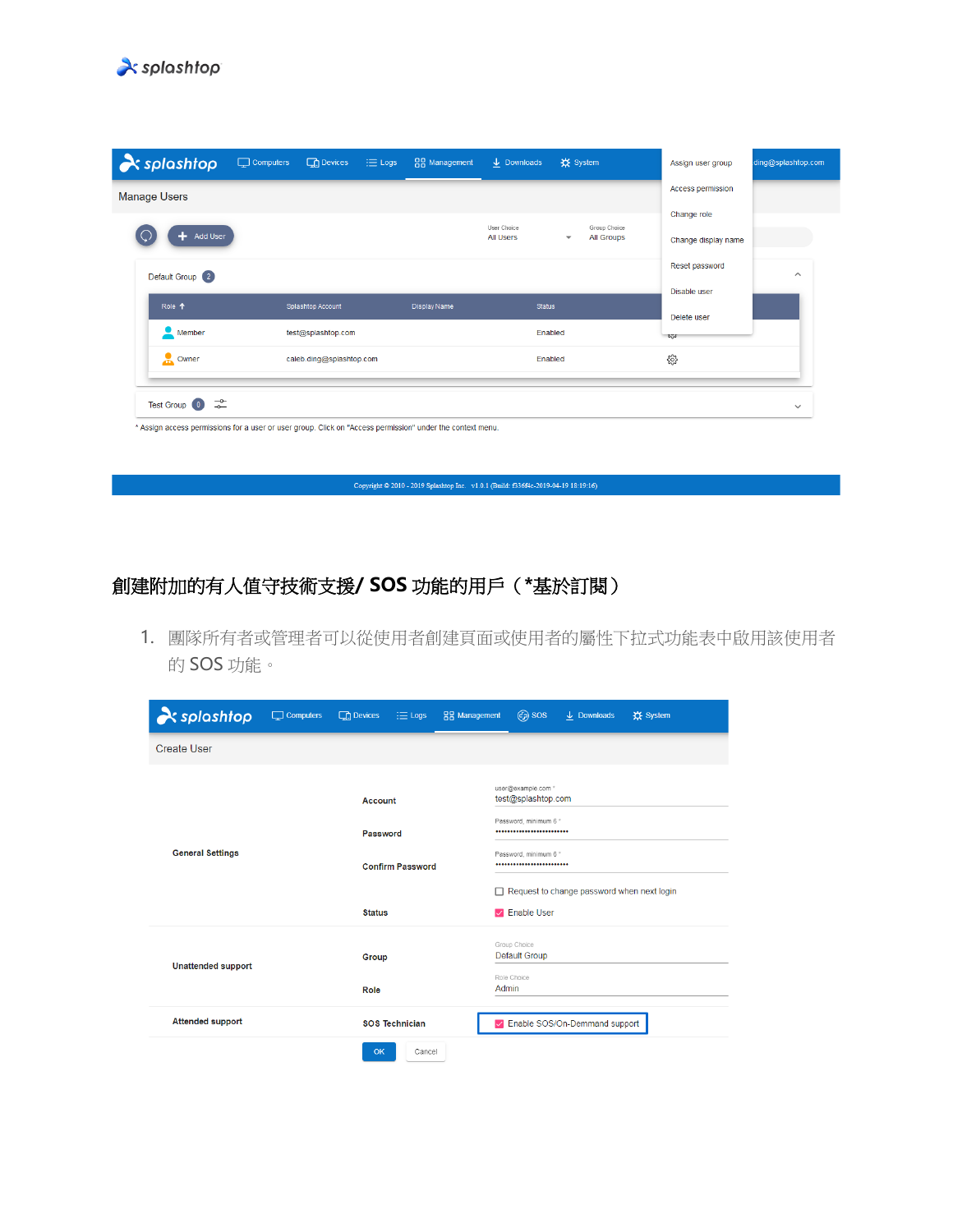

| Management | ඳිම sos             | $\downarrow$ Downloads |               | <b>※ System</b> | Assign user group                           |
|------------|---------------------|------------------------|---------------|-----------------|---------------------------------------------|
|            |                     |                        |               |                 | Access permission                           |
|            |                     | User Choice            |               | Group Choice    | Change role                                 |
|            |                     | All Users              | ▼             | All Groups      | Change display name                         |
|            |                     |                        |               |                 | Reset password                              |
|            | <b>Display Name</b> |                        | <b>Status</b> |                 | Disable user                                |
|            |                     |                        |               |                 | Delete user                                 |
|            | Kevin               |                        | Enabled       |                 |                                             |
|            | Caleb               |                        | Enabled       |                 | Configure 2-step verification<br>Enable SOS |
|            | Jason               |                        | Enabled       |                 | سہ                                          |

2. 可以通過使用者屬性下拉式功能表為創建的遠端支援用戶授予 SOS 功能。

3. 具有 SOS 功能的用戶可以在 Web 控制台的 SOS 頁面中找到。

| $\lambda$ splashtop                                                             |                                                                                                       | <b><i><u><i><u>an m</u></i> m m</u></i></b><br>Computers Chevices $\equiv$ Logs 88 Management (6) SOS $\frac{1}{2}$ Downloads<br>-----                         | <b>XX</b> System |                     |      | A Owner |
|---------------------------------------------------------------------------------|-------------------------------------------------------------------------------------------------------|----------------------------------------------------------------------------------------------------------------------------------------------------------------|------------------|---------------------|------|---------|
| <b>SOS</b>                                                                      |                                                                                                       |                                                                                                                                                                |                  |                     |      |         |
|                                                                                 |                                                                                                       | Instantly access your customers' computers without them having to pre-install anything                                                                         |                  |                     |      |         |
|                                                                                 | 1. Your customer downloads and runs a program from http://127.0.0.1:9080/sos. No installation needed. |                                                                                                                                                                |                  |                     |      |         |
| 2. Your customer tells you the 9-digit session code that's shown on the screen. |                                                                                                       |                                                                                                                                                                |                  |                     |      |         |
|                                                                                 |                                                                                                       | 3. Use your Splashtop On-Prem app Windows/Mac/iOS (v3.3.8.0 or above), Android (v3.4.2.7 or above) to enter the session code and start accessing the computer. |                  |                     |      |         |
| <b>Technicians</b><br>Role                                                      |                                                                                                       | <b>Splashtop Account</b>                                                                                                                                       |                  | <b>Display Name</b> |      |         |
| Owner                                                                           |                                                                                                       | owner@splashtop.com                                                                                                                                            |                  |                     |      |         |
| <b>Current Sessions</b><br><b>Session Code</b>                                  | <b>Start Time</b>                                                                                     | Supported By                                                                                                                                                   | Type             | Category            | Note |         |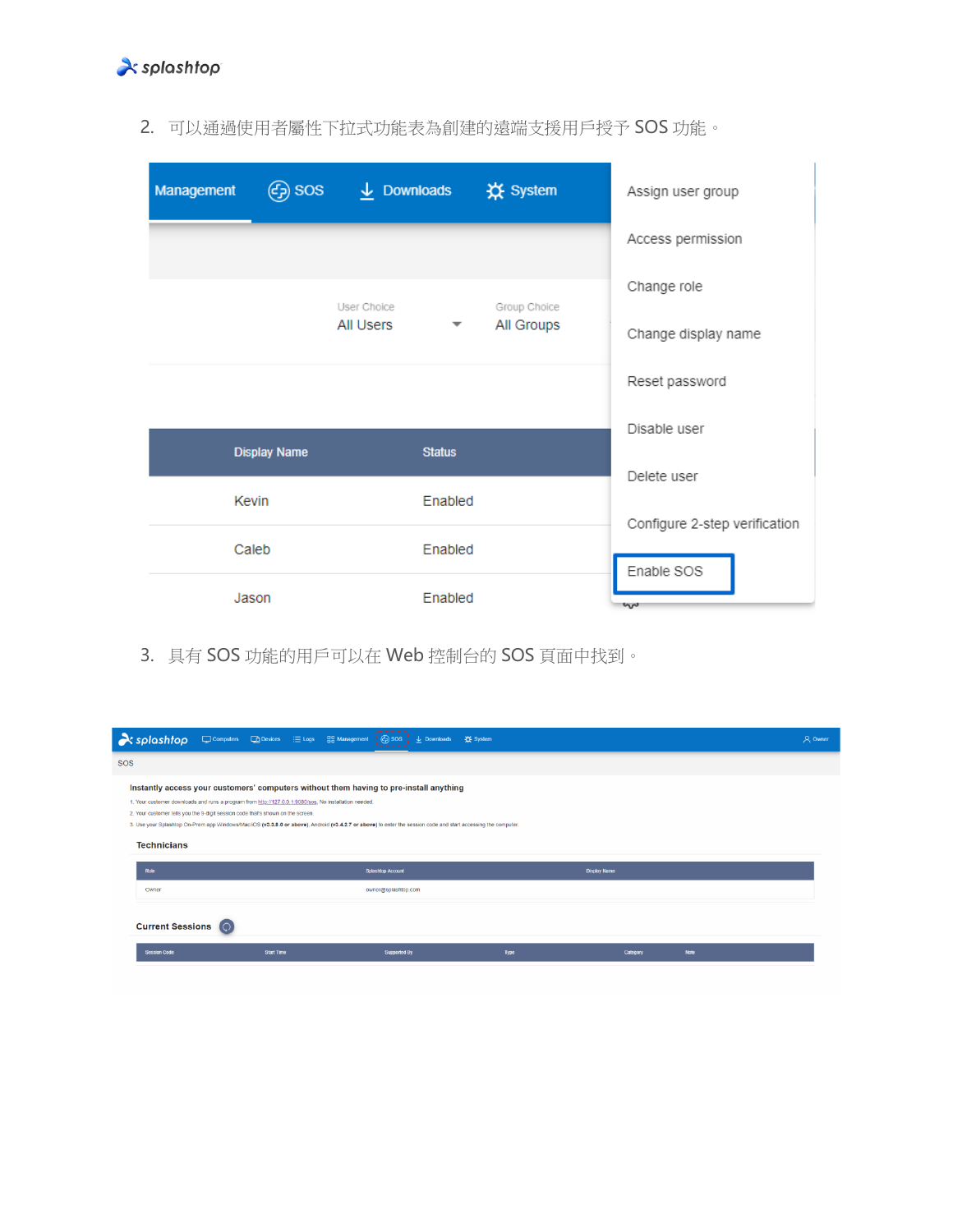#### $\lambda$  splashtop

#### 安裝部署版用戶端應用並訪問

1. 與團隊所有者或團隊管理者相比,被授予成員身份的用戶只能在登錄 Splashtop Gateway Web 控制台時瀏覽有限的內容,如下面的螢幕擷取畫面所示。成員可以登錄 Splashtop Gateway Web 控制台,並通過"下載"功能表選項卡和"安裝所需的用戶端 應用程式"下載最新的 Splashtop On-Prem 用戶端應用程式。

| $\lambda$ splashtop                                                                                | $\Box$ Computers<br><b>Thevices</b><br>$\equiv$ Logs                                                                                                             |  |  |  |  |  |  |
|----------------------------------------------------------------------------------------------------|------------------------------------------------------------------------------------------------------------------------------------------------------------------|--|--|--|--|--|--|
| <b>Downloads</b>                                                                                   |                                                                                                                                                                  |  |  |  |  |  |  |
| <b>Splashtop On-Prem app</b>                                                                       |                                                                                                                                                                  |  |  |  |  |  |  |
| Download and install Splashtop On-Prem app onto your devices to access the remote computer.        |                                                                                                                                                                  |  |  |  |  |  |  |
| If you need download application from different platforms or version, please contact system owner. |                                                                                                                                                                  |  |  |  |  |  |  |
|                                                                                                    | Windows 10, 8, 7 (exe, X86, On-Prem app version 3.4.2.0)                                                                                                         |  |  |  |  |  |  |
|                                                                                                    | macOS 10.8 and above (dmg, X64, On-Prem app version 3.4.2.0)                                                                                                     |  |  |  |  |  |  |
| i∩Sios 11 and above (Download on the App Store)                                                    |                                                                                                                                                                  |  |  |  |  |  |  |
|                                                                                                    | Android 4.0 and up (apk, ARM, On-Prem app version 3.4.7.7)                                                                                                       |  |  |  |  |  |  |
|                                                                                                    | Android 4.0 and up (apk, ARM, On-Prem app version 3.4.7.5)                                                                                                       |  |  |  |  |  |  |
| Android 4.0 and up (Get it on Google Play)                                                         |                                                                                                                                                                  |  |  |  |  |  |  |
| Note:                                                                                              |                                                                                                                                                                  |  |  |  |  |  |  |
|                                                                                                    | 1. If you are looking for Splashtop Streamer, which needs to be installed on the computer you would like to remote access to, please ask your IT admin for help. |  |  |  |  |  |  |

2. If you are looking for Splashtop SOS, which allows user to run on the computer and share the 9-digit session code with technician instantly, please visit the SOS Download page.

2. 安裝 **Splashtop On-Prem** 部署版用戶端 應用後,用戶只需輸入 **Splashtop Gateway** 伺服器的 **IP** 地址或 **FQDN** (默認埠號為 **443**),以及從團隊所有者或管理者獲得的帳戶 名和密碼即可登錄。沒有此資訊的使用者需要諮詢團隊所有者或管理者。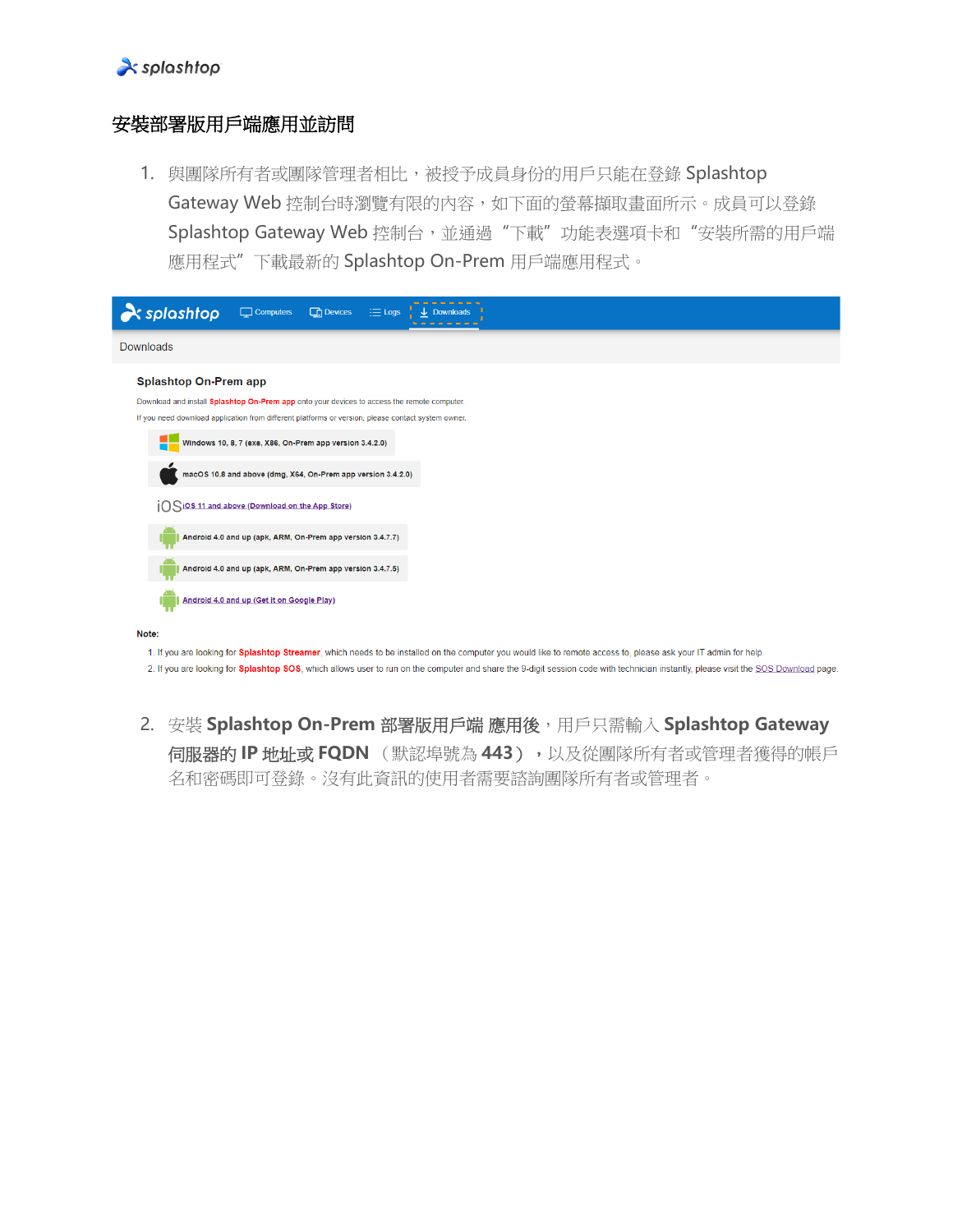

| Splashtop On-Prem |                      |                                  |  | □                     | × |
|-------------------|----------------------|----------------------------------|--|-----------------------|---|
|                   | File View SOS Window | Help                             |  |                       |   |
|                   |                      |                                  |  |                       |   |
|                   |                      |                                  |  |                       |   |
|                   |                      | <i><b>x</b>splashtop</i> on-prem |  |                       |   |
|                   |                      |                                  |  |                       |   |
|                   | 192.168.70.194:443   |                                  |  |                       |   |
|                   |                      |                                  |  |                       |   |
|                   | admin@splashtop.com  |                                  |  |                       |   |
|                   |                      |                                  |  |                       |   |
| ****************  |                      |                                  |  |                       |   |
| Stay logged in    |                      |                                  |  |                       |   |
|                   |                      | Log In                           |  |                       |   |
|                   |                      |                                  |  | Forgot your password? |   |
|                   |                      |                                  |  |                       |   |
|                   |                      |                                  |  |                       |   |
|                   |                      |                                  |  |                       |   |
|                   |                      |                                  |  |                       |   |
|                   |                      |                                  |  |                       |   |
|                   |                      |                                  |  |                       |   |
|                   |                      |                                  |  |                       |   |
|                   |                      |                                  |  |                       |   |

3. 如果在登錄期間彈出 SSL 警告消息,說明 SSL 證書不是來自受信任的憑證授權,則該證 書可能是自簽章憑證,您可以選擇忽略它。但是,我們建議看到此消息的使用者應諮詢其 IT 部門以符恰當的公司政策與規範。

| Splashtop On-Prem                                                 |  |  |  |  |  |  |
|-------------------------------------------------------------------|--|--|--|--|--|--|
|                                                                   |  |  |  |  |  |  |
| The SSL certificate is not from a trusted certifying<br>authority |  |  |  |  |  |  |
| Go back<br>Ignore                                                 |  |  |  |  |  |  |

4. 登錄到 On-Prem 部署版應用後,您應看到可供連接的遠端設備清單,假如您什麼設備都 沒有看到,如下所示。在這種情況下,請諮詢您的團隊所有者或管理者。